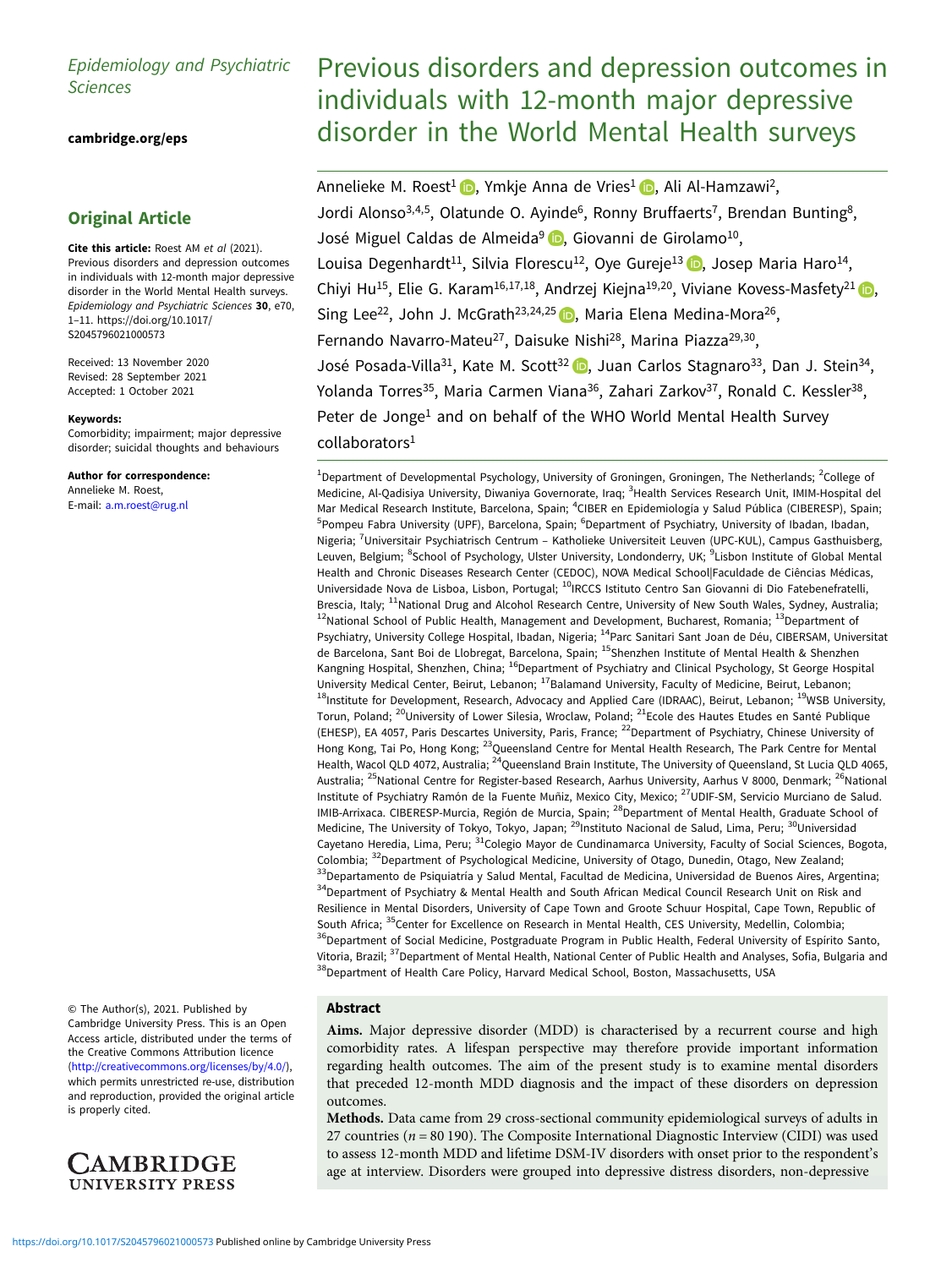distress disorders, fear disorders and externalising disorders. Depression outcomes included 12-month suicidality, days out of role and impairment in role functioning.

**Results.** Among respondents with 12-month MDD, 94.9% ( $s.E. = 0.4$ ) had at least one prior disorder (including previous MDD), and  $64.6\%$  (s.e.  $= 0.9$ ) had at least one prior, non-MDD disorder. Previous non-depressive distress, fear and externalising disorders, but not depressive distress disorders, predicted higher impairment (OR = 1.4–1.6) and suicidality (OR = 1.5–2.5), after adjustment for sociodemographic variables. Further adjustment for MDD characteristics weakened, but did not eliminate, these associations. Associations were largely driven by current comorbidities, but both remitted and current externalising disorders predicted suicidality among respondents with 12-month MDD.

Conclusions. These results illustrate the importance of careful psychiatric history taking regarding current anxiety disorders and lifetime externalising disorders in individuals with MDD.

# Introduction

# Methods

# Depressive disorders are ranked as the third leading cause of 'years lived with disability' worldwide (GBD 2017 Disease and Injury Incidence and Prevalence Collaborators, [2018](#page-9-0)). This is due in part to their high prevalence, with a lifetime prevalence of 10.6% and a 12-month prevalence of 4.5% for major depressive disorder (MDD) (Bromet et al., [2018\)](#page-9-0). Additionally, MDD is often characterised by a recurrent course (Hardeveld et al., [2013\)](#page-10-0), suggesting the importance of taking a lifespan perspective when studying MDD (Hardeveld et al., [2010](#page-10-0); Bockting et al., [2015\)](#page-9-0).

Comorbidity with other mental disorders is high in individuals with MDD (e.g. Grant, [1995;](#page-9-0) Kessler et al., [2003;](#page-10-0) Alonso and Lépine, [2007;](#page-9-0) Bromet et al., [2018\)](#page-9-0). Since MDD has a rather late median age of onset (AOO) (Kessler and Bromet, [2013](#page-10-0)), i.e. around 38 years (Bromet et al., [2018](#page-9-0)), other mental disorders with earlier AOOs, such as anxiety disorders (Goodwin, [2002](#page-9-0); Bittner et al., [2004](#page-9-0); Beesdo et al., [2007;](#page-9-0) Mathew et al., [2011](#page-10-0); Kessler et al., [2012;](#page-10-0) Gundel et al., [2018](#page-9-0)) and behavioural disorders (including oppositional defiant disorder (ODD), conduct disorder (CD) and attention deficit hyperactivity disorder (ADHD)) (Kessler et al., [2012;](#page-10-0) Gundel et al., [2018\)](#page-9-0) often precede first-onset MDD. Assessing the clinical history of mental disorders in individuals with current MDD could provide valuable information regarding management and treatment strategies, especially since this history may be a prognostic marker of the further clinical course of MDD (Wittchen et al., [2003](#page-10-0)). Mental disorder comorbidity is predictive of depression outcomes, including impairment (Andrews et al., [2001](#page-9-0); Alonso et al., [2004;](#page-9-0) Kessler et al., [2015](#page-10-0)) and suicidal thoughts and behaviours (Stein et al., [2001;](#page-10-0) Bolton et al., [2010](#page-9-0); Kessler et al., [2015](#page-10-0)). However, to our knowledge, no study has comprehensively examined the associations between a wide range of mental disorders with an onset before 12-month MDD diagnosis with multiple depression outcomes.

The overall aim of the present study is to examine associations between 12-month MDD, previous mental disorders and MDD outcomes. First, we examine the strength of associations between 12-month MDD and preceding individual lifetime mental disorders in the cross-national World Mental Health (WMH) surveys. Second, we examine whether previous mental disorders, i.e. with an onset prior to the respondent's age at interview, are predictive of current depression outcomes including impairment and suicidality.

# WMH surveys

Data came from 29 cross-sectional surveys administered between 2001/2002 and 2015 in low/middle-income countries (Brazil, Bulgaria, Colombia, Colombia (Medellin), China (Shenzhen), Iraq, Lebanon, Mexico, Nigeria, Peru, Romania, South Africa and Ukraine) and high-income countries (Argentina, Australia, Belgium, France, Germany, Israel, Italy, Japan, the Netherlands, New Zealand, Northern Ireland, Poland, Portugal, Spain, Spain (Murcia), USA). A total of 145 990 respondents participated. Adults were selected based on multistage clustered area probability sampling designs designed to generate samples that were representative of the household populations in each country. Face-to-face interviews were conducted in respondent homes. The details of sampling methods in the different countries are described in detail elsewhere (Heeringa et al., [2008;](#page-10-0) Pennell et al., [2008\)](#page-10-0). The weighted average response rate across surveys was 69.5%. Informed consent was obtained according to protocols endorsed by local Institutional Review Boards. Further information on the surveys is provided in online Supplementary Table 1.

#### MDD and other comorbid DSM-IV diagnoses

The WHO Composite International Diagnostic Interview (CIDI), a fully structured interview administered by trained lay interviewers, was used to assess DSM-IV mental disorders (Kessler and Üstün, [2004](#page-10-0)). Interviews were administered in two parts to diminish respondent burden. All respondents completed Part I, assessing MDD and other core mental disorders. Part II, assessing other disorders and disorder correlates, was administered to all respondents with any lifetime Part I diagnosis and a probability subsample of other respondents. Part II data were weighted to adjust for the undersampling of Part I non-cases. Analyses for this study were performed in the Part II sample  $(N = 80 190)$ .

Since mental disorders are significantly correlated, which may be indicative of shared underlying vulnerability factors, a modelbased approach of comorbidity of mental disorders was used (Krueger and Markon, [2006](#page-10-0)). Grouping of DSM-IV disorders was based on the underlying structure of disorders found previ-ously in the WMH surveys (de Jonge et al., [2018](#page-9-0)). Given our focus on MDD, we separated two groups of distress disorders: depressive distress disorders (MDD and dysthymia (hierarchical)) and non-depressive distress disorders (generalised anxiety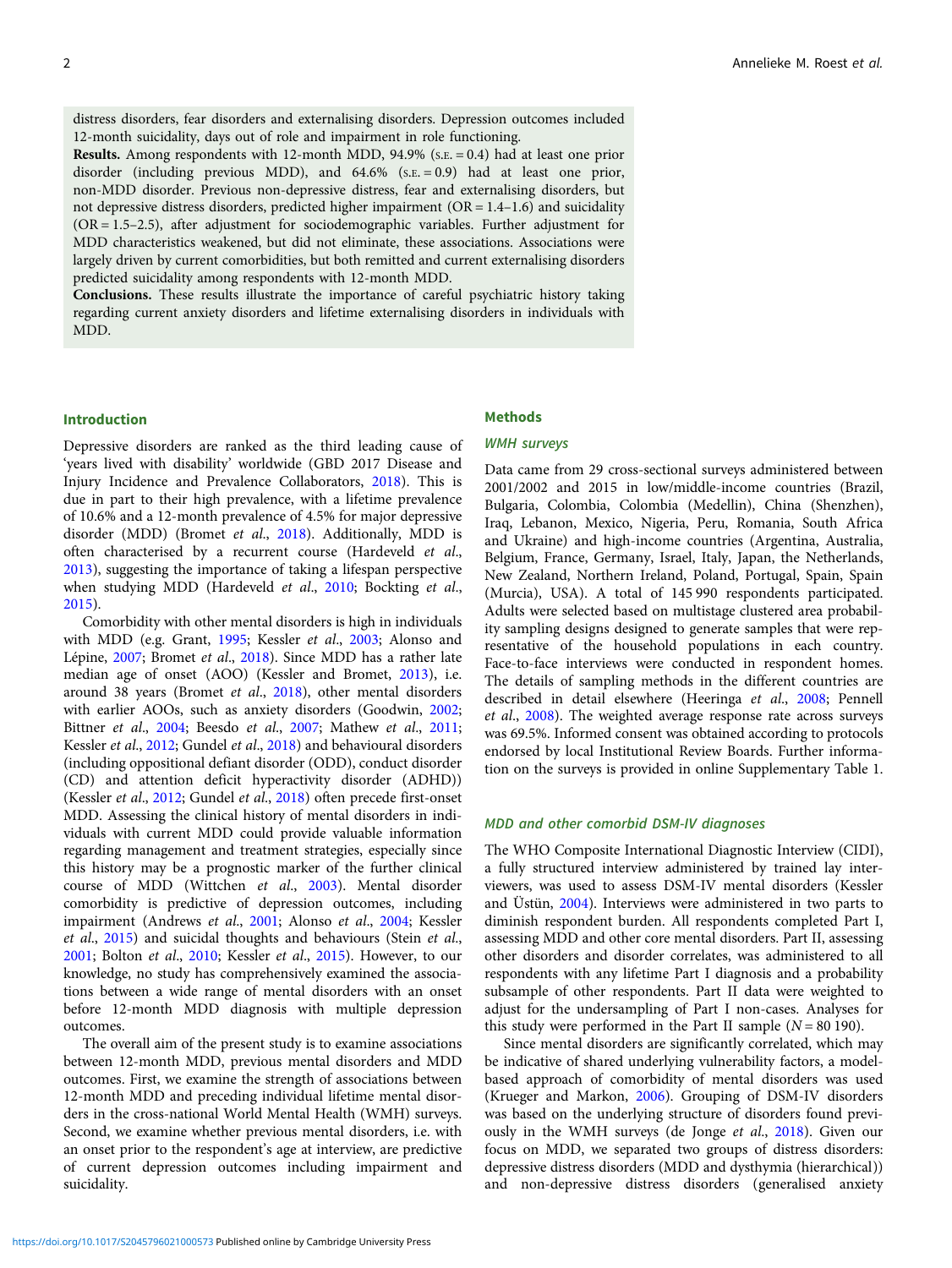disorder (GAD) and post-traumatic stress disorder (PTSD)). Fear disorders included agoraphobia (non-hierarchical), panic disorder, social anxiety disorder, specific phobia and (childhood or adult) separation anxiety disorder. Externalising disorders included intermittent explosive disorder, ADHD, CD, ODD, alcohol abuse, alcohol dependence, drug abuse and drug dependence. The AOO of disorders was assessed using special recall probes that have been shown to yield more plausible distributions of AOO of disorders than conventional recall questions (Knäuper et al., [1999](#page-10-0)). Lifetime comorbid disorders were taken into account when they had an onset prior to the respondent's age at interview, regardless of whether or not they persisted into the past year.

#### **Outcomes**

## Role impairment

Role impairment due to MDD was assessed with a modified version of the Sheehan Disability Scale (SDS) (Leon et al., [1997\)](#page-10-0). This scale assesses impairment in different domains, namely home management, ability to work, ability to form and maintain close relationships, and social life, during the month in the past year when MDD was most severe. Severe impairment was defined as a score  $\geq 7$  on a response scale of 0-10 for each domain. Respondents were defined as having any severe impairment if they scored  $\geq 7$  in at least one domain. Additionally, respondents were asked how many days in the past year they were unable to work or carry out their normal activities because of their depression, i.e. days out of role (Ormel et al., [2008\)](#page-10-0).

## Suicidal thoughts and behaviours

Respondents were asked whether they had ever seriously thought about suicide, and if so, whether they had ever made a suicide plan or attempted suicide. Respondents who reported these experiences were asked whether these experiences had also occurred in the past 12 months.

#### Statistical analysis

The actuarial method was used to calculate the median AOO of MDD in respondents with 12-month MDD. We used logistic regression to examine the association between 12-month MDD and other mental disorders (controlling for country of origin). If a specific disorder was not assessed in a particular country, that country was not included in that analysis; however, if a country assessed at least one of the disorders in a disorder group (e.g. fear disorders), the country was included in the analysis of that disorder group, and non-assessed disorders were assumed not to be present.

We also used logistic regression to examine the association between previous mental disorder groups and depression outcomes (role impairment and suicidality). Linear regression was used for days out of role due to MDD in the past year, a continuous outcome. The models included all disorder groups simultaneously. We tested three models: model 1 only controlled for country of origin of the participant; model 2 additionally adjusted for age and sex; and model 3 additionally adjusted for educational status, marital status and employment status.

In post-hoc analyses, we added depression characteristics, namely AOO of MDD, lifetime history of chronic MDD (duration of longest episode >2 years) and severity of MDD in the worst month of the past year (according to the Quick Inventory of Depressive Symptomatology Self Report (QIDS-SR)) (Rush et al., [2000](#page-10-0)), to model 3. Furthermore, in a previous study,

current, but not remitted anxiety disorders and dysthymia, predicted MDD episode duration (ten Have et al., [2017\)](#page-10-0). As our main analyses include both remitted disorders and disorders that had onset prior to the current age but persisted into the past year, we distinguished remitted (i.e. no 12-month diagnosis) from current disorders in additional post-hoc analyses.

#### Results

#### Sample characteristics

A full description of the sample's characteristics stratified by 12-month MDD status is presented in online Supplementary Table 2. The number of respondents who met the criteria for 12-month MDD was 6684. The (weighted) prevalence of 12-month MDD was  $4.9\%$  (standard error (s.e.) = 0.1). Of the respondents with 12-month MDD, 66.8% were female. In this group, the median age of MDD onset was 38 years (interquartile range = 23–54) and 34.4% had a lifetime history of chronic MDD.

#### History of mental disorders

Among respondents with 12-month MDD,  $92.0\%$  (s.e.  $= 0.5$ ) had a prior history of MDD, and 94.9% (S.E. = 0.4) had a history of any previous mental disorder (including previous MDD). After excluding prior MDD episodes, this percentage dropped to 64.6% ( $s.E. = 0.9$ ). Compared to respondents without 12-month MDD, prevalence rates of all other mental disorders with an onset prior to the respondent's age at interview were statistically significantly increased in respondents with 12-month MDD. The ORs ranged from 1.7 (alcohol abuse) to 20.2 (dysthymia) (see [Table 1\)](#page-3-0). ORs were largest for depressive distress disorders (including previous MDD)  $(OR = 161.1; 95\% \text{ CI } 140.0-185.4;$  $p$  < 0.001), followed by non-depressive distress disorders (OR = 7.4; 95% CI 6.8–8.0; p < 0.001), fear disorders (OR = 4.8; 95% CI 4.5–5.2;  $p < 0.001$ ) and externalising disorders (OR = 2.3; 95%) CI 2.1-2.5;  $p < 0.001$ ).

#### Role impairment

Overall impairment rates in respondents with 12-month MDD were 58.6% (s.e.  $= 0.9$ ) for any severe impairment, 35.2% (s.e.  $= 0.9$ ) for severe impairment in home management,  $35.6\%$  (s.e. = 0.9) for severe impairment in ability to work,  $33.7\%$  (s.e. = 0.9) for severe impairment in the ability to form and maintain close relationships, and  $40.2\%$  (s.e.  $= 0.9$ ) for severe impairment in social life.

Among respondents with 12-month MDD, those with a previous depressive distress disorder were less likely to be severely impaired due to MDD in home management ( $OR = 0.6$ ; 95% CI 0.4–0.8;  $p = 0.001$ ), ability to work (OR = 0.6; 95% CI 0.4–0.8;  $p < 0.001$ ) and social life (OR = 0.6; 95% CI 0.4–0.8;  $p < 0.001$ ) compared to respondents without a previous mental disorder (see model 1, [Table 2\)](#page-4-0). However, the association between history of depressive distress disorders and ability to form and maintain close relationships was not statistically significant ( $OR = 0.7$ ; 95% CI 0.5–1.0;  $p = 0.061$ ). Respondents with a previous nondepressive distress disorder (GAD or PTSD) or fear disorder had significantly increased odds (ORs ranging from 1.3 to 1.7) of impairment due to MDD in all roles, compared to respondents without previous mental disorders. Respondents with a previous externalising disorder also had an increased risk of impairment in ability to work, social life and relationships  $(ORs = 1.2 - 1.3)$ ,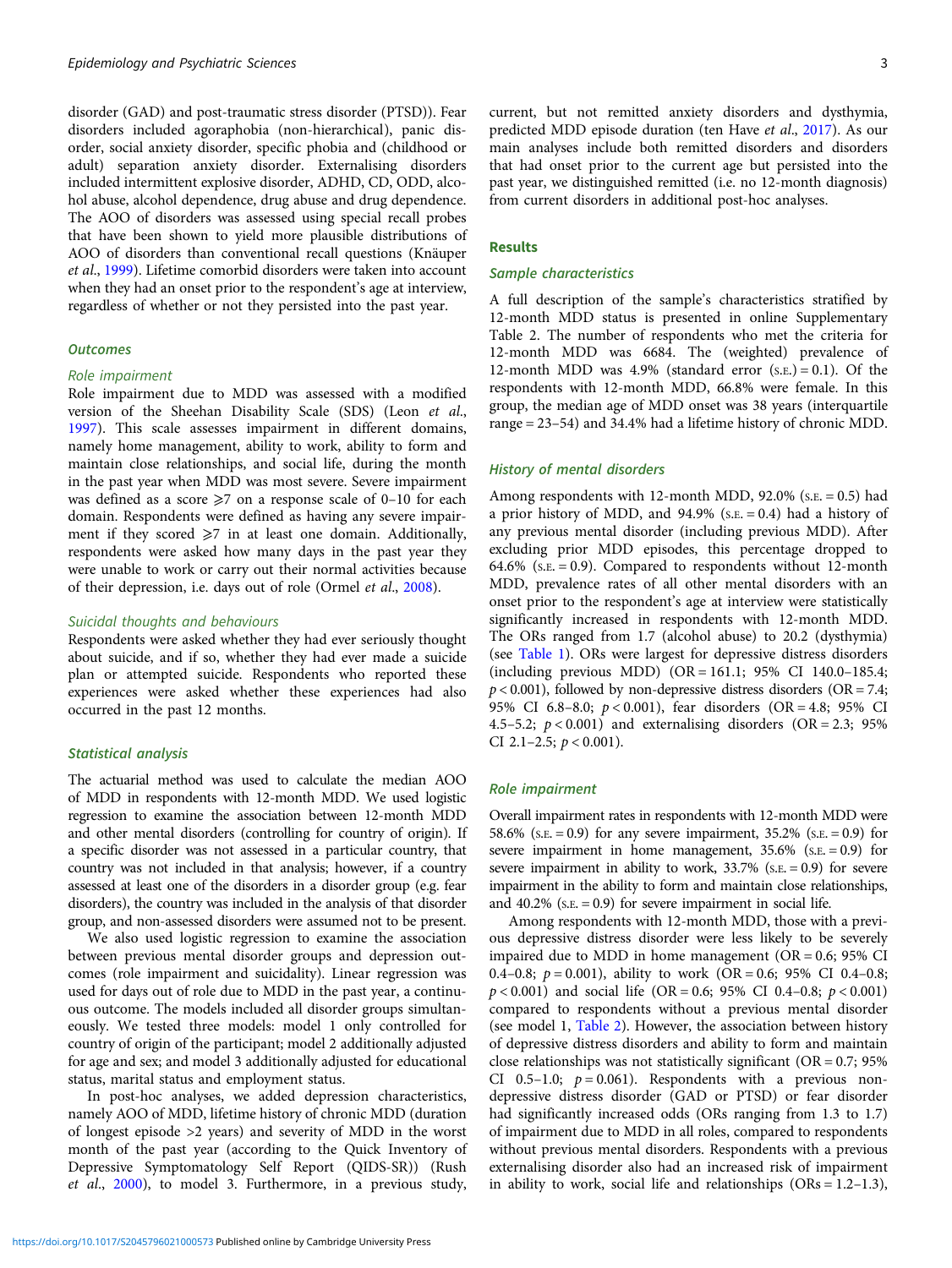<span id="page-3-0"></span>Table 1. Lifetime prevalence of previous disorders among respondents with 12-month MDD and respondents without 12-month MDD

|                                          |               | Respondents without<br>12-month MDD |      | Respondents with<br>12-month MDD |           | Estimates     |         |  |  |
|------------------------------------------|---------------|-------------------------------------|------|----------------------------------|-----------|---------------|---------|--|--|
| <b>Disorders</b>                         | $\frac{0}{0}$ | S.E.                                | $\%$ | S.E.                             | <b>OR</b> | 95% CI        | p       |  |  |
| MDD                                      | 6.9           | 0.1                                 | 92.0 | 0.5                              | 164.7     | 143.1-189.5   | < 0.001 |  |  |
| Dysthymia                                | 0.6           | 0.0                                 | 12.0 | 0.6                              | 20.2      | $17.5 - 23.4$ | < 0.001 |  |  |
| Any depressive distress disorder         | 7.2           | 0.1                                 | 92.1 | 0.5                              | 161.1     | 140.0-185.4   | < 0.001 |  |  |
| Generalised anxiety disorder             | 3.4           | 0.1                                 | 22.8 | 0.7                              | 7.7       | $7.0 - 8.5$   | < 0.001 |  |  |
| Post-traumatic stress disorder           | 3.1           | 0.1                                 | 15.7 | 0.6                              | 5.4       | $4.8 - 6.0$   | < 0.001 |  |  |
| Any non-depressive distress disorder     | 5.6           | 0.1                                 | 32.0 | 0.8                              | 7.4       | $6.8 - 8.0$   | < 0.001 |  |  |
| Agoraphobia                              | 1.5           | 0.1                                 | 6.9  | 0.4                              | 4.6       | $3.9 - 5.3$   | < 0.001 |  |  |
| Panic disorder                           | 1.5           | 0.1                                 | 8.4  | 0.5                              | 5.4       | $4.7 - 6.1$   | < 0.001 |  |  |
| Separation anxiety disorder              | 4.1           | 0.1                                 | 17.1 | 0.8                              | 4.2       | $3.7 - 4.8$   | < 0.001 |  |  |
| Social anxiety disorder                  | 4.0           | 0.1                                 | 17.6 | 0.7                              | 4.6       | $4.2 - 5.1$   | < 0.001 |  |  |
| Specific phobia                          | 7.4           | 0.1                                 | 23.7 | 0.8                              | 3.4       | $3.1 - 3.8$   | < 0.001 |  |  |
| Any fear disorder                        | 11.2          | 0.2                                 | 38.2 | 0.8                              | 4.8       | $4.5 - 5.2$   | < 0.001 |  |  |
| Intermittent explosive disorder          | 2.9           | 0.1                                 | 10.9 | 0.6                              | 3.2       | $2.8 - 3.8$   | < 0.001 |  |  |
| Attention deficit hyperactivity disorder | 1.7           | 0.1                                 | 5.9  | 0.5                              | 2.8       | $2.2 - 3.6$   | < 0.001 |  |  |
| Conduct disorder                         | 1.9           | 0.1                                 | 5.0  | 0.5                              | 2.0       | $1.5 - 2.5$   | < 0.001 |  |  |
| Oppositional defiant disorder            | 2.3           | 0.1                                 | 6.3  | 0.6                              | 2.4       | $2.0 - 2.9$   | < 0.001 |  |  |
| Alcohol abuse                            | 9.0           | 0.1                                 | 15.7 | 0.6                              | 1.7       | $1.6 - 1.9$   | < 0.001 |  |  |
| Alcohol dependence                       | 2.3           | 0.1                                 | 7.3  | 0.4                              | 3.0       | $2.6 - 3.5$   | < 0.001 |  |  |
| Drug abuse                               | 3.1           | 0.1                                 | 8.0  | 0.5                              | 2.5       | $2.2 - 2.9$   | < 0.001 |  |  |
| Drug dependence                          | 1.0           | 0.1                                 | 4.0  | 0.3                              | 3.4       | $2.7 - 4.1$   | < 0.001 |  |  |
| Any externalising disorder               | 12.3          | 0.2                                 | 26.0 | 0.7                              | 2.3       | $2.1 - 2.5$   | < 0.001 |  |  |

MDD, major depressive disorder; S.E., standard error; OR, odds ratio; CI, confidence interval.

Analyses controlled for country.

but not of impairment in home management (OR = 1.0; 95% CI 0.8–1.2;  $p = 0.96$ ). Adjustment for sex and age in model 2, and additionally for education, marital status and employment in model 3, did not change these findings (see [Table 2\)](#page-4-0).

#### Days out of role

The mean number of days out of role in the past year due to MDD for participants with 12-month MDD was  $36.4$  (s.e. = 1.8). Compared to respondents with 12-month MDD without previous mental disorders, those with previous depressive distress disorders ( $B = 10.9$ ; 95% CI 1.1–20.8;  $p = 0.030$ ), non-depressive distress disorders ( $B = 16.6$ ; 95% CI 8.4–24.8;  $p < 0.001$ ) or fear disorders ( $B = 13.8$ ; 95% CI 6.4–21.3;  $p < 0.001$ ) had higher numbers of days out of role (online Supplementary Table 3). The number of days out of role was not significantly higher for respondents with previous externalising disorders  $(B = 5.1; 95\%)$ CI  $-2.5$  to 12.6;  $p = 0.19$ ). After adjustment for sex and age, the association for previous depressive distress disorders lost statistical significance (B = 9.3; 95% CI −0.3 to 18.8;  $p = 0.057$ ). However, previous non-depressive distress disorders  $(B = 13.2;$ 95% CI 4.9-21.4;  $p = 0.002$ ) and previous fear disorders ( $B = 14.1$ ; 95% CI 6.8-21.4;  $p < 0.001$ ) remained significant predictors of days out of role even in the fully adjusted model.

#### Suicidal thoughts and behaviours

Of all respondents with 12-month MDD,  $13.2\%$  (s.e. = 0.5) reported suicidal ideation in the past 12 months and 4.4%  $(S.E. = 0.3)$  and  $2.6\%$   $(S.E. = 0.2)$ , respectively, reported suicide plans and attempts over this period. Previous depressive distress disorders were not significantly associated with 12-month suicidal ideation, plan or attempt in any model  $(ORs = 0.9 - 1.3)$  [\(Table 3](#page-5-0)). Previous non-depressive distress disorders were associated with suicidal ideation, plan and attempts in respondents with 12-month MDD, but not all associations were statistically significant in each model  $(ORs = 1.3-1.7)$  (see [Table 3](#page-5-0)). Previous fear disorders (ORs = 1.5–1.7) and previous externalising disorders (ORs = 1.9–2.9) were consistently associated with suicidal ideation, plan and attempt in all models.

# Post-hoc analyses including MDD characteristics

When depression characteristics were added to the models, a higher age of MDD onset and 12-month MDD severity were associated with role impairment due to MDD (online Supplementary Table 4). In this model, previous fear disorders were no longer associated with role impairment in any of the roles, except social life (OR = 1.2; 95% CI 1.0–1.5;  $p = 0.029$ ). Associations between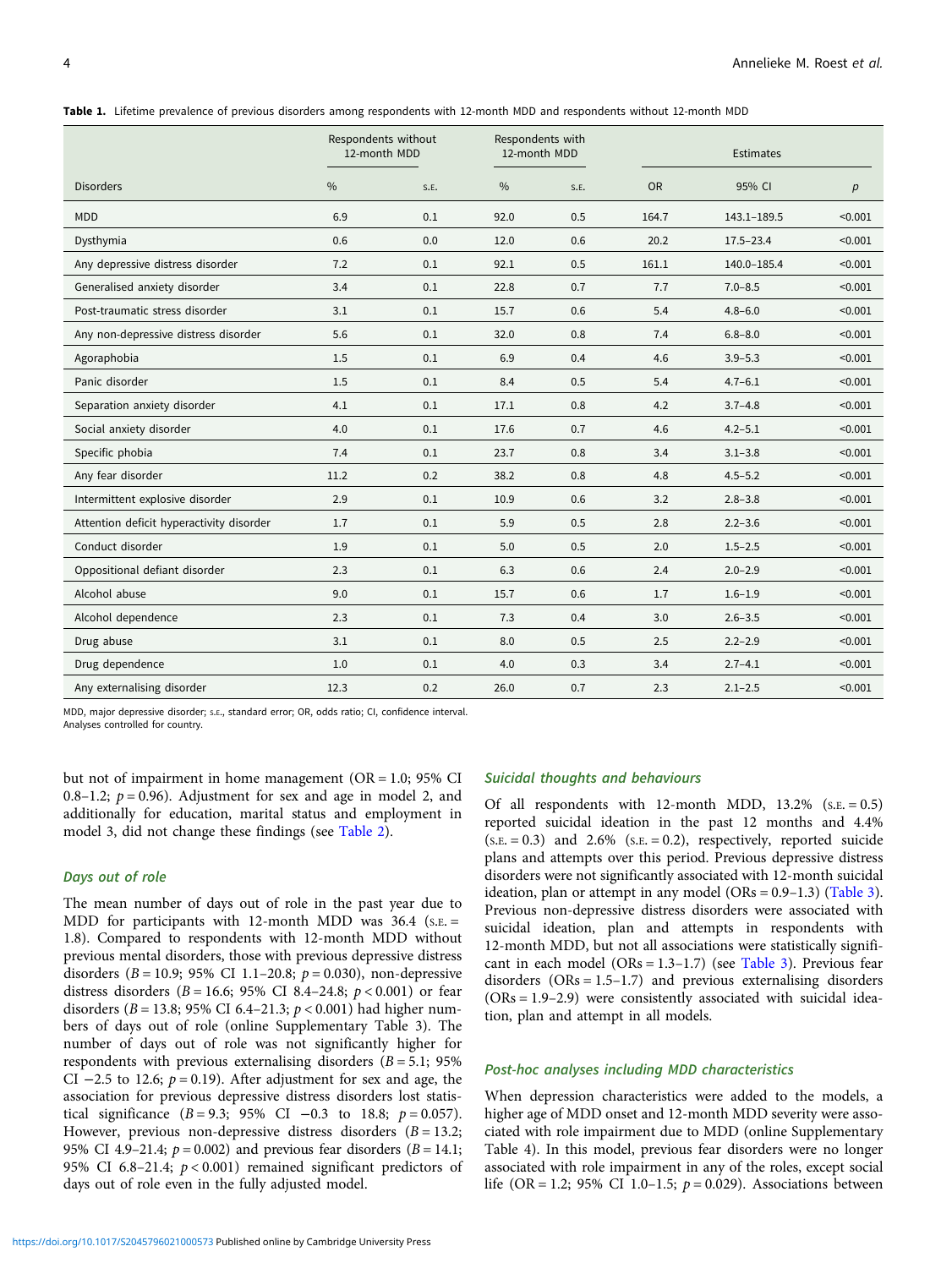#### <span id="page-4-0"></span>Table 2. Association between previous disorders and severe role impairment

|                                   |                          | Home        |         |                          | Work        |         |                          | Relationship |         |                          | Social      |         |                          | Any         |         |
|-----------------------------------|--------------------------|-------------|---------|--------------------------|-------------|---------|--------------------------|--------------|---------|--------------------------|-------------|---------|--------------------------|-------------|---------|
|                                   | <b>OR</b>                | 95% CI      | p       | <b>OR</b>                | 95% CI      | p       | <b>OR</b>                | 95% CI       | p       | <b>OR</b>                | 95% CI      | p       | <b>OR</b>                | 95% CI      | p       |
| Model 1                           |                          |             |         |                          |             |         |                          |              |         |                          |             |         |                          |             |         |
| No previous disorders (ref)       | $\overline{\phantom{a}}$ |             |         | $\overline{\phantom{a}}$ |             |         | $\overline{\phantom{0}}$ |              |         | -                        |             |         | $\overline{\phantom{a}}$ |             |         |
| Depressive distress disorders     | 0.6                      | $0.4 - 0.8$ | 0.001   | 0.6                      | $0.4 - 0.8$ | < 0.001 | 0.7                      | $0.5 - 1.0$  | 0.061   | 0.6                      | $0.4 - 0.8$ | < 0.001 | 0.7                      | $0.5 - 0.9$ | 0.004   |
| Non-depressive distress disorders | 1.7                      | $1.4 - 2.0$ | < 0.001 | 1.6                      | $1.3 - 1.9$ | < 0.001 | 1.7                      | $1.4 - 2.0$  | < 0.001 | 1.7                      | $1.4 - 2.0$ | < 0.001 | 1.6                      | $1.4 - 1.9$ | < 0.001 |
| Fear disorders                    | 1.3                      | $1.1 - 1.6$ | < 0.001 | 1.3                      | $1.1 - 1.6$ | 0.003   | 1.4                      | $1.2 - 1.7$  | < 0.001 | 1.5                      | $1.2 - 1.7$ | < 0.001 | 1.5                      | $1.3 - 1.8$ | < 0.001 |
| <b>Externalising disorders</b>    | 1.0                      | $0.8 - 1.2$ | 0.96    | 1.2                      | $1.0 - 1.5$ | 0.025   | 1.3                      | $1.1 - 1.5$  | 0.004   | 1.3                      | $1.1 - 1.5$ | 0.006   | 1.3                      | $1.1 - 1.6$ | 0.001   |
| Model 2                           |                          |             |         |                          |             |         |                          |              |         |                          |             |         |                          |             |         |
| No previous disorders (ref)       | $\overline{\phantom{a}}$ |             |         | $\overline{\phantom{a}}$ |             |         | $\overline{\phantom{a}}$ |              |         | $\overline{\phantom{a}}$ |             |         | $\overline{\phantom{m}}$ |             |         |
| Depressive distress disorders     | 0.5                      | $0.4 - 0.8$ | < 0.001 | 0.5                      | $0.4 - 0.8$ | < 0.001 | 0.7                      | $0.5 - 1.0$  | 0.073   | 0.6                      | $0.4 - 0.8$ | < 0.001 | 0.6                      | $0.5 - 0.9$ | 0.004   |
| Non-depressive distress disorders | 1.6                      | $1.3 - 1.9$ | < 0.001 | 1.5                      | $1.3 - 1.8$ | < 0.001 | 1.7                      | $1.4 - 2.0$  | < 0.001 | 1.7                      | $1.4 - 2.0$ | < 0.001 | 1.6                      | $1.3 - 1.9$ | < 0.001 |
| Fear disorders                    | 1.3                      | $1.1 - 1.6$ | 0.002   | 1.3                      | $1.1 - 1.6$ | 0.002   | 1.4                      | $1.2 - 1.7$  | < 0.001 | 1.5                      | $1.2 - 1.7$ | < 0.001 | 1.5                      | $1.3 - 1.8$ | < 0.001 |
| <b>Externalising disorders</b>    | 1.2                      | $1.0 - 1.5$ | 0.11    | 1.3                      | $1.1 - 1.6$ | 0.010   | 1.3                      | $1.0 - 1.5$  | 0.017   | 1.3                      | $1.1 - 1.6$ | 0.005   | 1.4                      | $1.1 - 1.7$ | 0.002   |
| Model 3                           |                          |             |         |                          |             |         |                          |              |         |                          |             |         |                          |             |         |
| No previous disorders (ref)       | $\overline{\phantom{a}}$ |             |         | $\overline{\phantom{a}}$ |             |         | $\overline{\phantom{a}}$ |              |         | $\overline{\phantom{a}}$ |             |         | $\overline{\phantom{a}}$ |             |         |
| Depressive distress disorders     | 0.5                      | $0.4 - 0.7$ | < 0.001 | 0.5                      | $0.4 - 0.7$ | < 0.001 | 0.7                      | $0.5 - 1.0$  | 0.051   | 0.6                      | $0.4 - 0.8$ | < 0.001 | 0.6                      | $0.5 - 0.8$ | 0.002   |
| Non-depressive distress disorders | 1.6                      | $1.3 - 1.9$ | < 0.001 | 1.5                      | $1.2 - 1.8$ | < 0.001 | 1.7                      | $1.4 - 2.0$  | < 0.001 | 1.6                      | $1.4 - 1.9$ | < 0.001 | 1.6                      | $1.3 - 1.9$ | < 0.001 |
| Fear disorders                    | 1.3                      | $1.1 - 1.5$ | 0.004   | 1.3                      | $1.1 - 1.6$ | 0.007   | 1.4                      | $1.2 - 1.7$  | < 0.001 | 1.5                      | $1.2 - 1.7$ | < 0.001 | 1.5                      | $1.2 - 1.7$ | < 0.001 |
| <b>Externalising disorders</b>    | 1.1                      | $0.9 - 1.4$ | 0.21    | 1.3                      | $1.0 - 1.6$ | 0.016   | 1.2                      | $1.0 - 1.5$  | 0.032   | 1.3                      | $1.1 - 1.6$ | 0.010   | 1.4                      | $1.1 - 1.7$ | 0.003   |

MDD, major depressive disorder; OR, odds ratio; CI, confidence interval.

Association between severe role impairment and previous depressive distress, non-depressive distress, fear or externalising disorders, among respondents with 12-month MDD.

Depressive distress disorders: major depressive disorder and dysthymia; non-depressive distress disorders: generalised anxiety disorder and post-traumatic stress disorder; fear disorders: agoraphobia, panic disorder, separ anxiety disorder, specific phobia; externalising disorders: intermittent explosive disorder, attention deficit hyperactivity disorder, conduct disorder, oppositional defiant disorder, alcohol abuse, alcohol dependence, dru Model 1: adjusted for country.

Model 2: adjusted for country, age, sex.

Model 3: adjusted for country, age, sex, education, marital status and employment status.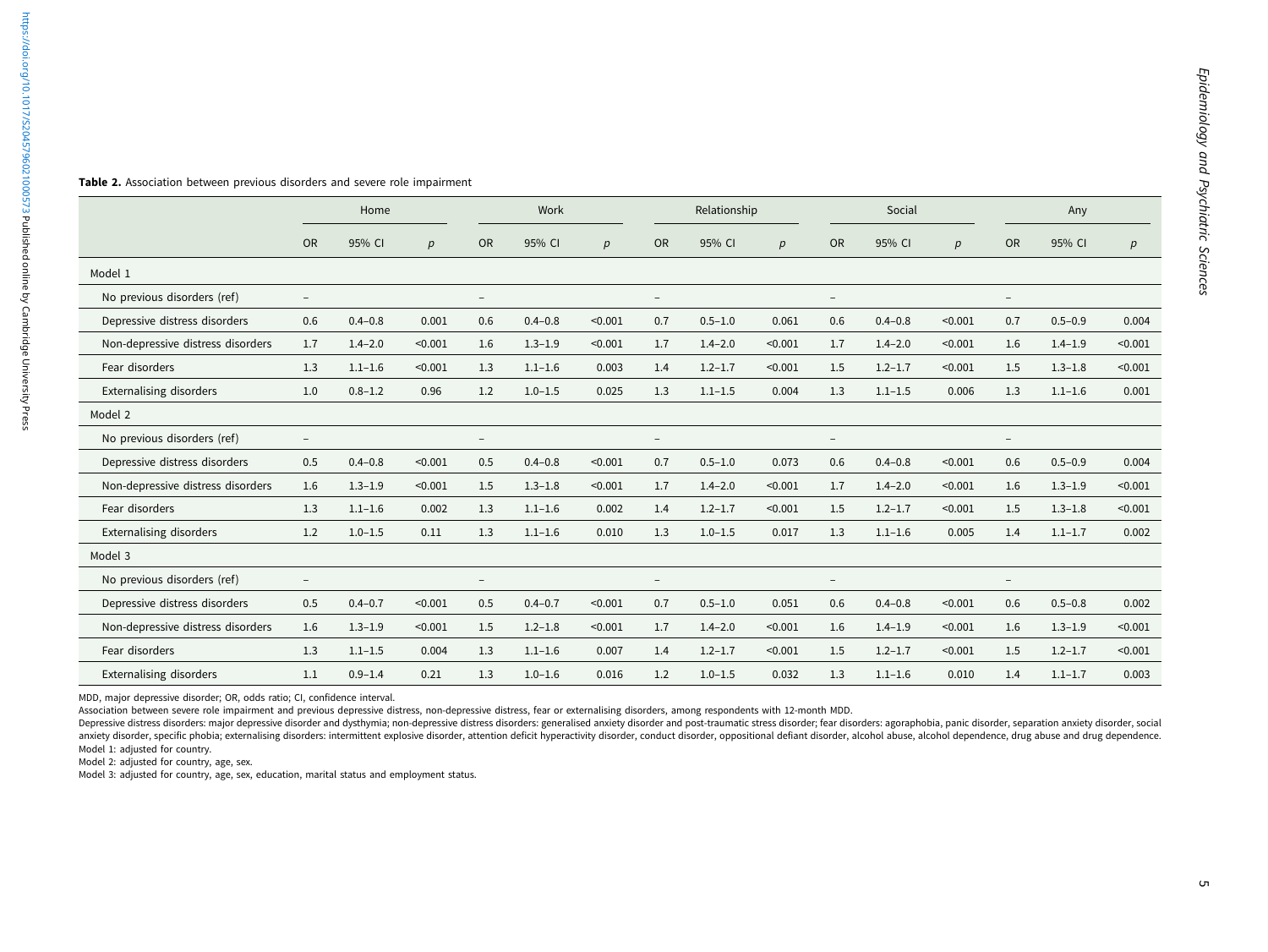#### Table 3. Association between previous disorders and suicidality

<span id="page-5-0"></span>

|                                   |                          | Ideation    |         |                          | Plan        |         |                          | Attempt     |         |
|-----------------------------------|--------------------------|-------------|---------|--------------------------|-------------|---------|--------------------------|-------------|---------|
|                                   | <b>OR</b>                | 95% CI      | p       | <b>OR</b>                | 95% CI      | p       | <b>OR</b>                | 95% CI      | p       |
| Model 1                           |                          |             |         |                          |             |         |                          |             |         |
| No previous disorders (ref)       | $\overline{\phantom{0}}$ |             |         |                          |             |         | $\overline{\phantom{0}}$ |             |         |
| Depressive distress disorders     | 0.9                      | $0.6 - 1.3$ | 0.43    | 1.2                      | $0.7 - 2.2$ | 0.52    | 1.0                      | $0.5 - 1.9$ | 0.92    |
| Non-depressive distress disorders | 1.4                      | $1.2 - 1.7$ | < 0.001 | 1.3                      | $0.9 - 1.8$ | 0.13    | 1.4                      | $1.0 - 2.1$ | 0.081   |
| Fear disorders                    | 1.7                      | $1.4 - 2.0$ | < 0.001 | 1.7                      | $1.2 - 2.3$ | 0.001   | 1.6                      | $1.1 - 2.4$ | 0.023   |
| <b>Externalising disorders</b>    | 2.1                      | $1.7 - 2.6$ | < 0.001 | 2.9                      | $2.2 - 3.8$ | < 0.001 | 2.3                      | $1.6 - 3.4$ | < 0.001 |
| Model 2                           |                          |             |         |                          |             |         |                          |             |         |
| No previous disorders (ref)       | $\overline{\phantom{0}}$ |             |         | $\qquad \qquad -$        |             |         | $\overline{\phantom{0}}$ |             |         |
| Depressive distress disorders     | 0.9                      | $0.6 - 1.3$ | 0.55    | 1.3                      | $0.7 - 2.3$ | 0.43    | 1.1                      | $0.5 - 2.1$ | 0.88    |
| Non-depressive distress disorders | 1.5                      | $1.3 - 1.9$ | < 0.001 | 1.4                      | $1.0 - 2.0$ | 0.032   | 1.7                      | $1.1 - 2.5$ | 0.010   |
| Fear disorders                    | 1.6                      | $1.4 - 2.0$ | < 0.001 | 1.7                      | $1.2 - 2.3$ | 0.002   | 1.5                      | $1.0 - 2.3$ | 0.043   |
| <b>Externalising disorders</b>    | 1.9                      | $1.6 - 2.3$ | < 0.001 | 2.5                      | $1.9 - 3.3$ | < 0.001 | 2.0                      | $1.3 - 3.0$ | 0.002   |
| Model 3                           |                          |             |         |                          |             |         |                          |             |         |
| No previous disorders (ref)       | $\overline{\phantom{0}}$ |             |         | $\overline{\phantom{0}}$ |             |         | $\overline{\phantom{0}}$ |             |         |
| Depressive distress disorders     | 0.9                      | $0.6 - 1.3$ | 0.43    | 1.2                      | $0.7 - 2.3$ | 0.49    | 1.0                      | $0.5 - 2.0$ | 0.96    |
| Non-depressive distress disorders | 1.5                      | $1.2 - 1.8$ | < 0.001 | 1.3                      | $1.0 - 1.8$ | 0.090   | 1.6                      | $1.1 - 2.4$ | 0.021   |
| Fear disorders                    | 1.6                      | $1.3 - 2.0$ | < 0.001 | 1.6                      | $1.2 - 2.1$ | 0.003   | 1.6                      | $1.1 - 2.5$ | 0.018   |
| <b>Externalising disorders</b>    | 1.9                      | $1.5 - 2.3$ | < 0.001 | 2.5                      | $1.9 - 3.3$ | < 0.001 | 2.0                      | $1.3 - 3.0$ | < 0.001 |

MDD, major depressive disorder; OR, odds ratio, CI, confidence interval.

Association between suicidality and previous depressive distress, non-depressive distress, fear or externalising disorders, among respondents with 12-month MDD.

Depressive distress disorders: major depressive disorder and dysthymia; non-depressive distress disorders: generalised anxiety disorder and post-traumatic stress disorder; fear disorders: agoraphobia, panic disorder, separation anxiety disorder, social anxiety disorder, specific phobia; externalising disorders: intermittent explosive disorder, attention deficit hyperactivity disorder, conduct disorder, oppositional defiant disorder, alcohol abuse, alcohol dependence, drug abuse and drug dependence.

Model 1: adjusted for country.

Model 2: adjusted for country, age, sex.

Model 3: adjusted for country, age, sex, education, marital status and employment status.

previous non-depressive distress disorders and previous externalising disorders with role impairment remained statistically significant ( $ORs = 1.1-1.4$ ), with the exception of the association between previous externalising disorders and work impairment  $(OR = 1.1; 95\% CI 0.9-1.4; p = 0.30).$ 

Only previous fear disorders were associated with a higher number of days out of role compared to respondents with 12-month MDD without previous mental disorders  $(B = 7.2;$ 95% CI 0.0–14.4;  $p = 0.049$ ) after additional adjustment for depression characteristics. Lifetime MDD chronicity and 12-month MDD severity were strongly related to days out of role in this model (online Supplementary Table 5).

Additionally, previous non-depressive distress disorders were no longer statistically significantly related to suicidal thoughts and behaviours. However, previous fear and externalising disorders  $(ORs = 1.4-2.1)$ , as well as MDD severity, were associated with suicidal ideation, plans and attempts (online Supplementary Table 6).

#### Post-hoc analyses on remitted disorders

After separating previous disorders into those still present in the past 12 months and those that had remitted,  $52.3\%$  (s.e. = 0.9) of participants with 12-month MDD had any current comorbidity, while  $12.3\%$  (s.e. = 0.5) only had remitted comorbidity. Previous

mental disorders were only associated with role impairment when they were also present in the past 12 months, with the exception of remitted externalising disorders and social impairment (OR = 1.3; 95% CI 1.0–1.6;  $p = 0.027$ ) [\(Table 4](#page-6-0)). Similarly, days out of role due to MDD and suicidal thoughts and behaviours were related to current, but not remitted, fear disorders (online Supplementary Table 7 and [Table 5\)](#page-7-0). Current externalising disorders were associated with suicidal ideation  $(OR = 2.0;$ 95% CI 1.5–2.5; p < 0.001) and plans (OR = 2.6; 95% CI 1.8–3.8,  $p < 0.001$ ), but not with suicide attempts (OR = 1.6; 95% CI 0.9– 2.7;  $p = 0.10$ ). Remitted externalising disorders, however, were only significantly associated with suicide attempts  $(OR = 1.7;$ 95% CI 1.0-3.0;  $p = 0.0498$ ) and not with suicidal ideation (OR = 1.3; 95% CI 1.0-1.8;  $p = 0.06$ ) or plans (OR = 1.5; 95% CI 1.0–2.4;  $p = 0.07$ ) [\(Table 5\)](#page-7-0).

## **Discussion**

To our knowledge, this is the first epidemiological study that comprehensively examined the history of mental disorders in individuals with current MDD and their impact on depression outcomes. The results of this study show the importance of applying a lifespan perspective when studying MDD. We found that 95% of respondents with 12-month MDD had a previous mental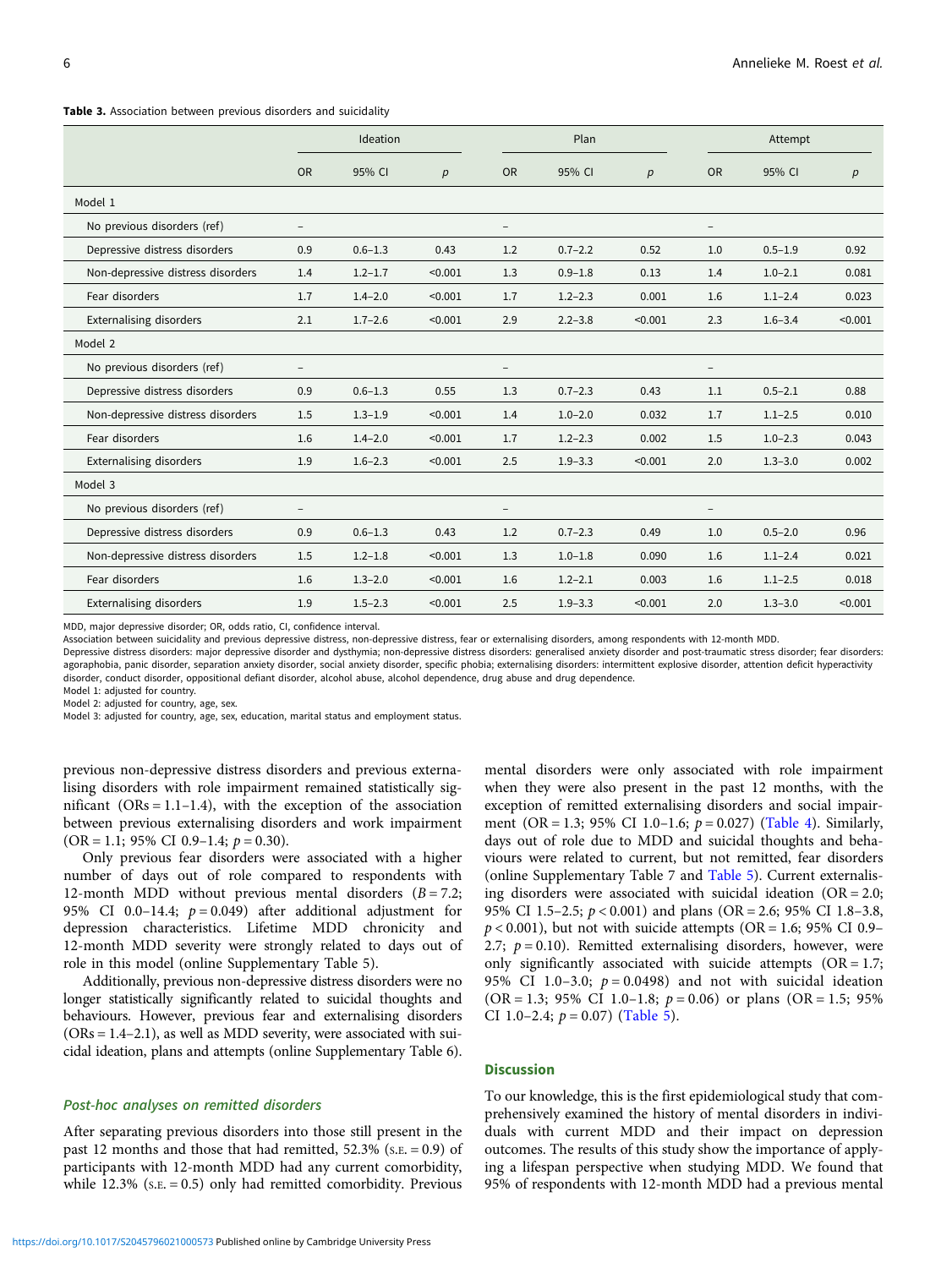<span id="page-6-0"></span>

|                                                                                                                                                                                                                                                                                                                                                                                                                                                                                                                                                                                                                                                                                                                                                                            |                | Home        |          |               | <b>Work</b> |        |               | Relationship |          |               | Social      |          |               | Any impairment |        |
|----------------------------------------------------------------------------------------------------------------------------------------------------------------------------------------------------------------------------------------------------------------------------------------------------------------------------------------------------------------------------------------------------------------------------------------------------------------------------------------------------------------------------------------------------------------------------------------------------------------------------------------------------------------------------------------------------------------------------------------------------------------------------|----------------|-------------|----------|---------------|-------------|--------|---------------|--------------|----------|---------------|-------------|----------|---------------|----------------|--------|
|                                                                                                                                                                                                                                                                                                                                                                                                                                                                                                                                                                                                                                                                                                                                                                            | $\approx$      | 95% CI      | p        | $\approx$     | 95% CI      | p      | $\frac{8}{2}$ | 95% CI       | p        | $\frac{8}{2}$ | 95% CI      | p        | $\approx$     | 95% CI         | p      |
| <b>Disorders</b>                                                                                                                                                                                                                                                                                                                                                                                                                                                                                                                                                                                                                                                                                                                                                           |                |             |          |               |             |        |               |              |          |               |             |          |               |                |        |
| No previous disorders (ref)                                                                                                                                                                                                                                                                                                                                                                                                                                                                                                                                                                                                                                                                                                                                                | I              |             |          | $\mathbf{I}$  |             |        | $\mathbf{I}$  |              |          | $\mathbf{I}$  |             |          | $\mathbf{I}$  |                |        |
| Depressive distress disorders                                                                                                                                                                                                                                                                                                                                                                                                                                                                                                                                                                                                                                                                                                                                              | 0.4            | $0.3 - 0.6$ | $-0.001$ | 0.5           | $0.4 - 0.7$ | 50.001 | 0.7           | $0.5 - 1.0$  | 0.05     | 0.6           | $0.4 - 0.8$ | 0.001    | 0.6           | $0.4 - 0.8$    | 0.002  |
| Non-depressive distress disorders, remitted                                                                                                                                                                                                                                                                                                                                                                                                                                                                                                                                                                                                                                                                                                                                | $\frac{0}{1}$  | $0.7 - 1.4$ | 0.97     | 1.2           | $0.8 - 1.6$ | 0.36   | 1.2           | $0.8 - 1.6$  | 0.35     | 1.0           | $0.8 - 1.4$ | 0.79     | 1.0           | $0.8 - 1.4$    | 0.78   |
| Non-depressive distress disorders, current                                                                                                                                                                                                                                                                                                                                                                                                                                                                                                                                                                                                                                                                                                                                 | $\frac{3}{1}$  | $1.1 - 1.7$ | 0.005    | $\frac{3}{4}$ | $1.0 - 1.6$ | 0.023  | 1.5           | $1.2 - 1.8$  | $-0.001$ | 14            | $1.2 - 1.8$ | $-0.001$ | $\frac{4}{1}$ | $1.1 - 1.8$    | 0.002  |
| Fear disorders, remitted                                                                                                                                                                                                                                                                                                                                                                                                                                                                                                                                                                                                                                                                                                                                                   | 0.9            | $0.7 - 1.2$ | 0.36     | 0.8           | $0.6 - 1.1$ | 0.26   | 0.9           | $0.6 - 1.2$  | 0.36     | $\Xi$         | $0.8 - 1.5$ | 0.49     | 1.0           | $0.8 - 1.4$    | 0.83   |
| Fear disorders, current                                                                                                                                                                                                                                                                                                                                                                                                                                                                                                                                                                                                                                                                                                                                                    | $\ddot{0}$     | $0.8 - 1.2$ | 0.61     | 1.0           | $0.8 - 1.2$ | 0.97   | 1.2           | $1.0 - 1.5$  | 0.039    | 1.3           | $1.0 - 1.6$ | 0.020    | 1.2           | $1.0 - 1.5$    | 0.08   |
| Externalising disorders, remitted                                                                                                                                                                                                                                                                                                                                                                                                                                                                                                                                                                                                                                                                                                                                          | $\frac{1}{10}$ | $0.8 - 1.4$ | 0.78     | $\Xi$         | $0.8 - 1.5$ | 0.51   | 1.2           | $0.9 - 1.5$  | 0.16     | 1.3           | $1.0 - 1.6$ | 0.027    | $\frac{1}{1}$ | $1.0 - 1.7$    | 0.07   |
| Externalising disorders, current                                                                                                                                                                                                                                                                                                                                                                                                                                                                                                                                                                                                                                                                                                                                           | 12             | $0.9 - 1.7$ | 0.18     | $\Xi$         | $0.9 - 1.5$ | 0.35   | 1.3           | $0.9 - 1.7$  | 0.11     | 1.5           | $1.1 - 2.1$ | 0.006    | 1.7           | $1.2 - 2.3$    | 50.001 |
| anxiety disorder, specific phobia, externalising disorders: intermittent explosive disorder, attention deficit hyperactivity disorder, conduct disorder, oppositional defiant disorder, alcohol abuse, alcohol dependence, dru<br>Depressive distress disorders. major depressive distrigtion and obstributes about distributes disorder and post-traumatic stress disorder; fear disorders agoraphobia, panic disorders separation anxiety disorder, social<br>Association between severe role impairment and previous depressive distress, non-depressive distress, fear or externalising disorders, among respondents with 12-month MDD. Previous disorders are divided into remitted and c<br>MDD, major depressive disorder; OR, odds ratio; CI, confidence interval. |                |             |          |               |             |        |               |              |          |               |             |          |               |                |        |

Analyses are adjusted for country, age, sex, education, marital status, employment status and MDD characteristics (age of onset, chronicity, severity).

halyses are adjusted for country, age, sex, education, marital status, employment status and MDD characteristics (age of onset, chronicity, severity).

Association between previous disorders, divided into remitted or current comorbid disorders, and severe role impairment Ĵ J

disorder. Many had suffered from previous MDD episodes, confirming the recurrent and/or chronic nature of MDD and demonstrating that first-onset cases are rare among people with a 12-month MDD episode. However, even after excluding previous MDD, 65% of respondents reported previous mental disorders. Compared to respondents without MDD, those with MDD had higher lifetime prevalence rates of all other individual mental disorders.

# Previous disorders and depression outcomes

Importantly, previous mental disorders in respondents with MDD were associated with impairment and suicidality. Previous non-depressive distress disorders and fear disorders were most strongly associated with impairment. These results are consistent with other studies that reported high impairment rates in individuals with MDD and comorbid anxiety disorders (Wittchen et al., [2003](#page-10-0); Van Der Werff et al., [2010](#page-10-0); Kessler et al., [2015\)](#page-10-0) and reinforce the clinical importance of anxiety symptoms in MDD (Gaspersz et al., [2018\)](#page-9-0). Further, previous non-depressive distress, fear and externalising disorders were related to past-year suicidal ideation, plans and attempts in respondents with 12-month MDD. The strongest associations were found for previous externalising disorders, consistent with other epidemiological studies that found associations between externalising psychopathology and suicide attempts independent from internalising psychopathology (Verona et al., [2004](#page-10-0); Hills et al., [2005](#page-10-0), [2009\)](#page-10-0).

Surprisingly, previous depressive distress disorders were associated with less frequent severe role impairment. However, respondents with previous depressive distress disorders did have a higher number of days out of role compared to respondents with first-onset MDD, although this association did not remain statistically significant after adjustment for covariates. Individuals with recurrent or chronic MDD may be less likely to report severe impairment in different domains as a result of habituation or adaptation to depressive episodes (Kruijshaar et al., [2003](#page-10-0)). For example, it is possible that recurrent or chronic MDD has led to the individual having reduced activity in some roles (e.g. being under-employed); an ability to function adequately in a reduced role may or may not be interpreted as impairment. However, individuals with recurrent or chronic MDD may also have reduced insight regarding impairment. The finding that people with previous depression do report a higher number of days out of role, a more objective measure of impairment, argues that reduced insight may play some role, yet this is a post-hoc speculation. Previous research has found conflicting results, with some other studies reporting that recurrence of MDD was related to increased functional impairment and work disability (Merikangas et al., [1994](#page-10-0); Rytsälä et al., [2005](#page-10-0)), while others also found lower reported impairment among those with recurrent MDD (Kruijshaar et al., [2003](#page-10-0); Van Der Werff et al., [2010](#page-10-0)), although this latter finding lost statistical significance after adjustment for depression characteristics, including symptom severity (Van Der Werff et al., [2010\)](#page-10-0). Interestingly, we found that a history of depressive distress disorders remained a protective factor for role impairment even after adjustment for MDD characteristics, including severity.

Somewhat surprisingly, a history of depressive disorder was not associated with 12-month suicidal ideation, plan or attempt. This suggests that people with a longer history of depression are not currently at higher risk of suicidal thoughts and behaviours than people with first onset of depression. Nevertheless, it is likely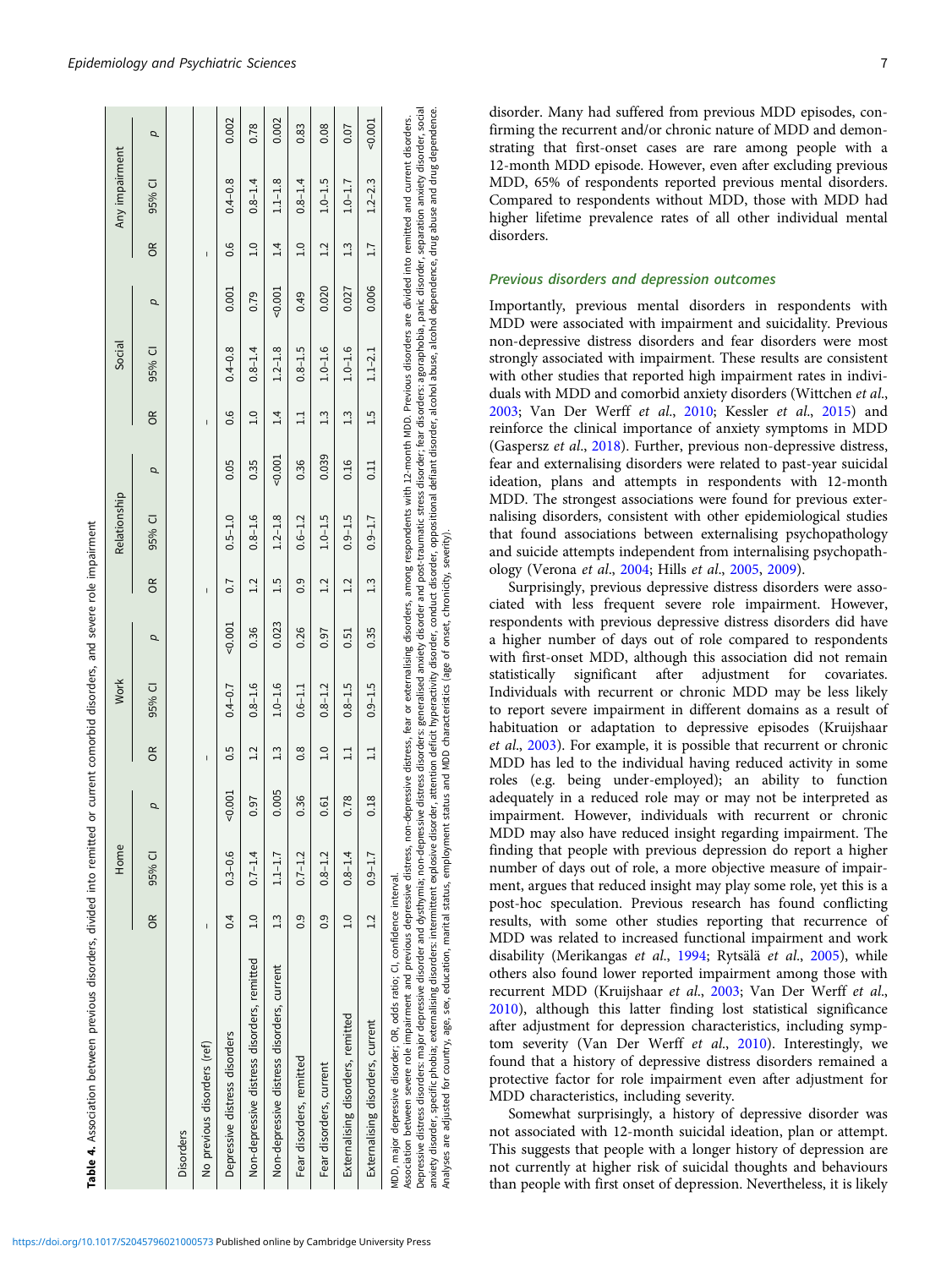<span id="page-7-0"></span>Table 5. Association between previous disorders, divided into remitted or current comorbid disorders, and suicidality

|                                              |                          | Ideation    |         |                   | Plan        |         |                   | Attempt     |       |
|----------------------------------------------|--------------------------|-------------|---------|-------------------|-------------|---------|-------------------|-------------|-------|
|                                              | <b>OR</b>                | 95% CI      | p       | <b>OR</b>         | 95% CI      | p       | <b>OR</b>         | 95% CI      | p     |
| No previous disorder (ref)                   | $\overline{\phantom{0}}$ |             |         | $\qquad \qquad -$ |             |         | $\qquad \qquad -$ |             |       |
| Depressive distress disorders                | 0.7                      | $0.4 - 1.2$ | 0.23    | 1.0               | $0.5 - 2.0$ | 0.99    | 1.6               | $0.7 - 3.9$ | 0.29  |
| Non-depressive distress disorders (remitted) | 0.7                      | $0.5 - 1.1$ | 0.10    | 0.5               | $0.2 - 0.9$ | 0.029   | 0.9               | $0.4 - 2.0$ | 0.86  |
| Non-depressive distress disorders (current)  | 1.2                      | $0.9 - 1.6$ | 0.12    | 1.2               | $0.8 - 1.7$ | 0.48    | 1.1               | $0.7 - 1.8$ | 0.63  |
| Fear disorders (remitted)                    | 0.7                      | $0.5 - 1.1$ | 0.16    | 1.1               | $0.6 - 1.9$ | 0.81    | 1.6               | $0.9 - 3.1$ | 0.13  |
| Fear disorders (current)                     | 1.5                      | $1.2 - 1.9$ | < 0.001 | 1.5               | $1.0 - 2.1$ | 0.029   | 1.7               | $1.1 - 2.7$ | 0.024 |
| Externalising disorders (remitted)           | 1.3                      | $1.0 - 1.8$ | 0.06    | 1.5               | $1.0 - 2.4$ | 0.07    | 1.7               | $1.0 - 3.0$ | 0.050 |
| Externalising disorders (current)            | 2.0                      | $1.5 - 2.5$ | < 0.001 | 2.6               | $1.8 - 3.8$ | < 0.001 | 1.6               | $0.9 - 2.7$ | 0.10  |

MDD, major depressive disorder; OR, odds ratio; CI, confidence interval.

Association between suicidality and previous depressive distress, non-depressive distress, fear or externalising disorders, among respondents with 12-month MDD. Previous disorders are divided into remitted and current disorders.

Depressive distress disorder: major depressive disorder and dysthymia; non-depressive distress disorder: generalised anxiety disorder and post-traumatic stress disorder; fear disorder: agoraphobia, panic disorder, separation anxiety disorder, social anxiety disorder, specific phobia; externalising disorders: intermittent explosive disorder, attention deficit hyperactivity

disorder, conduct disorder, oppositional defiant disorder, alcohol abuse, alcohol dependence, drug abuse and drug dependence.

Analyses adjusted for country, age, sex, education, marital status, employment status and MDD characteristics (age on onset, chronicity and severity).

that people with a longer history of depression do have a higher lifetime risk of suicidality as risk increases over the years since persons with (a history of) MDD remain vulnerable for suicidal ideation over time (de Beurs et al., [2019](#page-9-0)).

surveys, specific phobia in childhood was predictive of other internalising disorders as well as impairment throughout the life course (de Vries et al., [2019\)](#page-9-0).

# Lifespan perspective to MDD and other mental disorders

Applying a lifespan perspective to MDD appears to be of importance, since individuals with MDD are highly likely to have suffered from previous MDD and other mental disorders and these disorders predict current, and potentially also future, depression outcomes. Other epidemiological studies have also shown that comorbidity is associated with increased depressive episode duration (ten Have et al., [2017](#page-10-0)), lower likelihood of MDD remission (Kelly and Mezuk, [2017](#page-10-0)) and chronicity of MDD (Satyanarayana et al., [2009](#page-10-0); Murphy and Byrne, [2012;](#page-10-0) ten Have et al., [2018](#page-10-0)). On the other hand, research findings have not been consistent. For example, Hoertel et al. ([2015](#page-10-0)) concluded that patient accounts of previous mental disorders would probably not improve the prediction of future suicidality, because current comorbid mental disorders explained the associations of remitted mental disorders with suicide attempts. Our post-hoc analyses also showed that most of the associations between comorbid mental disorders and outcomes were explained by current, rather than remitted, disorders, but our results contrast with Hoertel et al.'s since we found that both current and remitted externalising disorders were associated with 12-month suicidal thoughts and behaviours. Another study also suggested residual effects of (comorbid) psychopathology, finding that individuals with previous internalising and externalising disorders still reported higher functional impairment even 12 months after remission of the disorder (Bijl and Ravelli, [2000](#page-9-0)).

Potential benefits of taking a lifespan perspective when examining mental disorders are probably not restricted to MDD. Future studies could examine the role of previous disorders in onset and associated disability of other mental disorders with a relatively late median AOO such as panic disorder, or instead, focus on early-onset disorders as causes or markers of future psychopathology. For example, in another report of the WMH

#### Comparison with clinical studies

The results of the current study are in line with clinical studies. Among outpatients with a primary diagnosis of current MDD, 91% had another lifetime mental disorder diagnosis (including previous MDD) (Brown et al., [2001](#page-9-0)). Another study in outpatients with MDD also showed high prevalence rates of lifetime and current comorbidity (Zimmerman et al., [2002](#page-10-0); Zimmerman et al., [2008\)](#page-10-0). However, these findings do raise the question of whether these high comorbidity rates represent an artefact of current diagnostic systems, for example, as a result of the increasing number of diagnoses in the DSM (Maj, [2005](#page-10-0)a), while different diagnoses may actually result from a single clinical entity (Maj, [2005](#page-10-0)b). Nevertheless, detecting the presence of comorbid psychiatric symptoms may be very relevant in clinical management (Mai, [2005](#page-10-0)a). Indeed, the importance of taking comorbidity into account was exemplified by Zimmerman et al. [\(2002](#page-10-0)); their study showed that the majority of patients with primary MDD and comorbidity wanted treatment to also focus on these comorbid current disorders, partially remitted disorders or symptoms not meeting full diagnostic criteria (Zimmerman et al., [2002\)](#page-10-0). Unfortunately, underrecognition of comorbidity is likely to be common in routine clinical care when unstructured clinical evaluations are used and time is limited (Zimmerman et al., [2008\)](#page-10-0).

The importance of a lifetime approach to MDD in clinical care has been advocated before, for example, by Bockting et al. who argued that knowledge on risk factors of MDD recurrence, such as number of previous MDD episodes, may guide treatment choices (Bockting et al., [2015](#page-9-0)). The current study suggests the importance of additionally taking other previous mental disorders into account to further enhance personalised treatment, especially since most associations between previous lifetime comorbid disorders and current MDD outcomes remained statistically significant even after adjustment for MDD characteristics.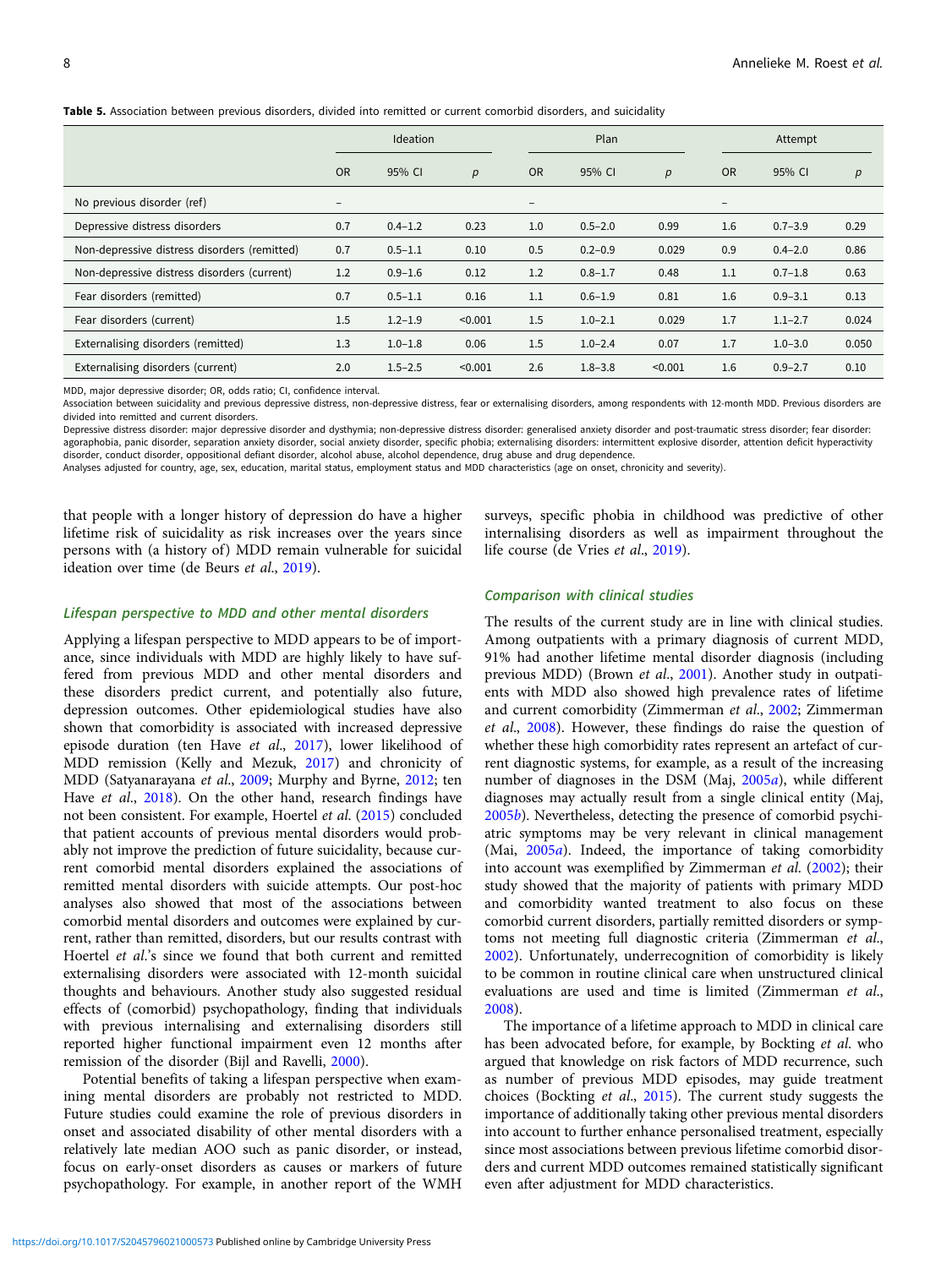#### Strengths and limitations

An important strength of the current study is the large, cross-national sample, providing the opportunity to examine the associations between MDD and histories of individual mental disorders. Another strength is the comprehensive assessment of multiple depression outcomes and post-hoc analyses that adjusted for MDD characteristics and separated remitted from current comorbid mental disorders. Yet this study also has several limitations. First, disorders were retrospectively assessed, so recall bias may be present, particularly with regard to retrospectivelyreported AOO (Johnson et al., [1997\)](#page-10-0). Second, although we distinguished first-onset from non-first-onset MDD episodes, we did not distinguish recurrent from persistent or chronic 12-month episodes. However, post-hoc analyses were adjusted for lifetime presence of chronic MDD. We also did not consider the duration or severity of comorbid disorders, although it is likely that more long-lasting and more severe comorbid disorders are more strongly associated with MDD outcomes. Finally, we did not consider the potential influence of prior treatment for either MDD or comorbid disorders.

# **Conclusions**

In this general population sample, almost all individuals with 12-month MDD had suffered from previous mental disorders. Among these individuals, previous non-depressive distress and fear disorders were particularly strongly associated with greater role impairment, confirming the clinical importance of anxiety in MDD. Previous externalising disorders were most strongly associated with suicidal ideation, plans and attempts. The risks of adverse depression outcomes associated with previous mental disorders were reduced in strength, but did not disappear, after adjustment for MDD characteristics. Risks were mostly conveyed through current, rather than remitted, previous mental disorders, except for the risk of impairment in social life and suicide attempts associated with remitted externalising disorders. These results illustrate the importance of careful psychiatric history taking regarding current anxiety disorders and lifetime externalising disorders in individuals with MDD.

Supplementary material. The supplementary material for this article can be found at [https://doi.org/10.1017/S2045796021000573.](https://doi.org/10.1017/S2045796021000573)

Data. Access to the cross-national World Mental Health (WMH) data is governed by the organisations funding and responsible for survey data collection in each country. These organisations made data available to the WMH consortium through restricted data sharing agreements that do not allow us to release the data to third parties. The exception is that the US data are available for secondary analysis via the Inter-University Consortium for Political and Social Research (ICPSR), [http://www.icpsr.umich.edu/icpsrweb/ICPSR/series/00527.](http://www.icpsr.umich.edu/icpsrweb/ICPSR/series/00527)

Acknowledgement. The WHO World Mental Health Survey collaborators are Sergio Aguilar-Gaxiola, MD, PhD; Ali Al-Hamzawi, MD; Mohammed Salih Al-Kaisy, MD; Jordi Alonso, MD, PhD; Laura Helena Andrade, MD, PhD; Lukoye Atwoli, MD, PhD; Corina Benjet, PhD; Guilherme Borges, ScD; Evelyn J. Bromet, PhD; Ronny Bruffaerts, PhD; Brendan Bunting, PhD; Jose Miguel Caldas-de-Almeida, MD, PhD; Graça Cardoso, MD, PhD; Somnath Chatterji, MD; Alfredo H. Cia, MD; Louisa Degenhardt, PhD; Koen Demyttenaere, MD, PhD; Silvia Florescu, MD, PhD; Giovanni de Girolamo, MD; Oye Gureje, MD, DSc, FRCPsych; Josep Maria Haro, MD, PhD; Meredith G. Harris, PhD; Hristo Hinkov, MD, PhD; Chi-yi Hu, MD, PhD; Peter de Jonge, PhD; Aimee Nasser Karam, PhD; Elie G. Karam, MD; Norito Kawakami, MD, DMSc; Ronald C. Kessler, PhD; Andrzej Kiejna, MD, PhD; Viviane Kovess-Masfety, MD, PhD; Sing Lee, MB, BS;

Jean-Pierre Lepine, MD; John J. McGrath, MD, PhD; Maria Elena Medina-Mora, PhD; Zeina Mneimneh, PhD; Jacek Moskalewicz, PhD; Fernando Navarro-Mateu, MD, PhD; Marina Piazza, MPH, ScD; Jose Posada-Villa, MD; Kate M. Scott, PhD; Tim Slade, PhD; Juan Carlos Stagnaro, MD, PhD; Dan J. Stein, FRCPC, PhD; Margreet ten Have, PhD; Yolanda Torres, MPH, Dra.HC; Maria Carmen Viana, MD, PhD; Daniel V. Vigo, MD, DrPH; Harvey Whiteford, MBBS, PhD; David R. Williams, MPH, PhD; Bogdan Wojtyniak, ScD.

Financial support. The World Health Organization World Mental Health (WMH) Survey Initiative is supported by the United States National Institute of Mental Health (NIMH; R01 MH070884), the John D. and Catherine T. MacArthur Foundation, the Pfizer Foundation, the United States Public Health Service (R13-MH066849, R01-MH069864 and R01 DA016558), the Fogarty International Center (FIRCA R03-TW006481), the Pan American Health Organization, Eli Lilly and Company, Ortho-McNeil Pharmaceutical Inc., GlaxoSmithKline, and Bristol-Myers Squibb. We thank the staff of the WMH Data Collection and Data Analysis Coordination Centres for assistance with instrumentation, fieldwork and consultation on data analysis. None of the funders had any role in the design, analysis, interpretation of results or preparation of this paper. The views and opinions expressed in this report are those of the authors and should not be construed to represent the views of the World Health Organization, other sponsoring organisations, agencies or governments. The 2007 Australian National Survey of Mental Health and Wellbeing is funded by the Australian Government Department of Health and Ageing. The Argentina survey – Estudio Argentino de Epidemiología en Salud Mental (EASM) – was supported by a grant from the Argentinian Ministry of Health (Ministerio de Salud de la Nación) – (Grant Number 2002–17270/13−5). The São Paulo Megacity Mental Health Survey is supported by the State of São Paulo Research Foundation (FAPESP) Thematic Project Grant 03/00204-3. The Bulgarian Epidemiological Study of common mental disorders, EPIBUL, is supported by the Ministry of Health and the National Center for Public Health Protection. The Colombian National Study of Mental Health (NSMH) is supported by the Ministry of Social Protection. The Mental Health Study Medellín – Colombia was carried out and supported jointly by the Center for Excellence on Research in Mental Health (CES University) and the Secretary of Health of Medellín. The ESEMeD project is funded by the European Commission (Contracts QLG5-1999-01042; SANCO 2004123, and EAHC 20081308), the Piedmont Region (Italy), Fondo de Investigación Sanitaria, Instituto de Salud Carlos III, Spain (FIS 00/0028), Ministerio de Ciencia y Tecnología, Spain (SAF 2000-158-CE), Generalitat de Catalunya (2017 SGR 452; 2014 SGR 748), Instituto de Salud Carlos III (CIBER CB06/ 02/0046, RETICS RD06/0011 REM-TAP), and other local agencies and by an unrestricted educational grant from GlaxoSmithKline. Implementation of the Iraq Mental Health Survey (IMHS) and data entry were carried out by the staff of the Iraqi MOH and MOP with direct support from the Iraqi IMHS team with funding from both the Japanese and European Funds through United Nations Development Group Iraq Trust Fund (UNDG ITF). The Israel National Health Survey is funded by the Ministry of Health with support from the Israel National Institute for Health Policy and Health Services Research and the National Insurance Institute of Israel. The World Mental Health Japan (WMHJ) Survey is supported by the Grant for Research on Psychiatric and Neurological Diseases and Mental Health (H13-SHOGAI-023, H14-TOKUBETSU-026, H16-KOKORO-013, H25-SEISHIN-IPPAN-006) from the Japan Ministry of Health, Labour and Welfare. The Lebanese Evaluation of the Burden of Ailments and Needs of the Nation (L.E.B.A.N.O.N.) is supported by the Lebanese Ministry of Public Health, the WHO (Lebanon), National Institute of Health/Fogarty International Center (R03 TW006481-01), anonymous private donations to IDRAAC, Lebanon, and unrestricted grants from, Algorithm, AstraZeneca, Benta, Bella Pharma, Eli Lilly, Glaxo Smith Kline, Lundbeck, Novartis, OmniPharma, Pfizer, Phenicia, Servier, UPO. The Mexican National Comorbidity Survey (MNCS) is supported by The National Institute of Psychiatry Ramon de la Fuente (INPRFMDIES 4280) and by the National Council on Science and Technology (CONACyT-G30544- H), with supplemental support from the Pan American Health Organization (PAHO). Te Rau Hinengaro: The New Zealand Mental Health Survey (NZMHS) is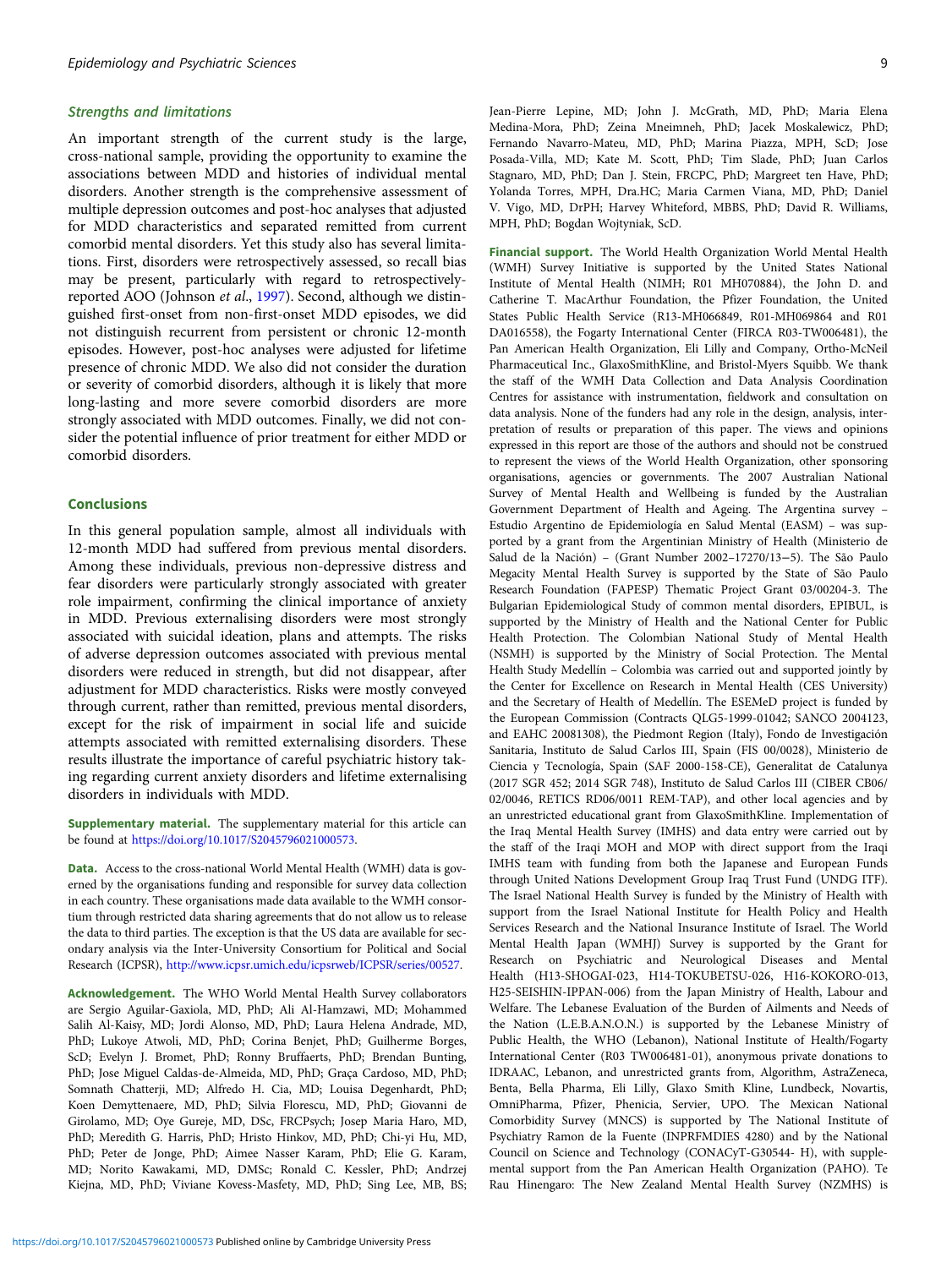<span id="page-9-0"></span>supported by the New Zealand Ministry of Health, Alcohol Advisory Council and the Health Research Council. The Nigerian Survey of Mental Health and Wellbeing (NSMHW) is supported by the WHO (Geneva), the WHO (Nigeria) and the Federal Ministry of Health, Abuja, Nigeria. The Northern Ireland Study of Mental Health was funded by the Health & Social Care Research & Development Division of the Public Health Agency. The Peruvian World Mental Health Study was funded by the National Institute of Health of the Ministry of Health of Peru. The Polish project Epidemiology of Mental Health and Access to Care –EZOP Project (PL 0256) was carried out by the Institute of Psychiatry and Neurology in Warsaw in consortium with the Department of Psychiatry – Medical University in Wroclaw and National Institute of Public Health-National Institute of Hygiene in Warsaw and in partnership with Psykiatrist Institut Vinderen–Universitet, Oslo. The project was funded by the European Economic Area Financial Mechanism and the Norwegian Financial Mechanism. EZOP project was co-financed by the Polish Ministry of Health. The Portuguese Mental Health Study was carried out by the Department of Mental Health, Faculty of Medical Sciences, NOVA University of Lisbon, with the collaboration of the Portuguese Catholic University, and was funded by Champalimaud Foundation, Gulbenkian Foundation, Foundation for Science and Technology (FCT) and Ministry of Health. The Romania WMH study projects 'Policies in Mental Health Area' and 'National Study regarding Mental Health and Services Use' were carried out by the National School of Public Health & Health Services Management (former National Institute for Research & Development in Health), with technical support of Metro Media Transilvania, the National Institute of Statistics-National Centre for Training in Statistics, SC Cheyenne Services SRL, Statistics Netherlands and were funded by the Ministry of Public Health (former Ministry of Health) with supplemental support of Eli Lilly Romania SRL. The South Africa Stress and Health Study (SASH) is supported by the US National Institute of Mental Health (R01-MH059575) and the National Institute of Drug Abuse with supplemental funding from the South African Department of Health and the University of Michigan. The Shenzhen Mental Health Survey is supported by the Shenzhen Bureau of Health and the Shenzhen Bureau of Science, Technology, and Information. The Psychiatric Enquiry to General Population in Southeast Spain – Murcia (PEGASUS-Murcia) Project has been financed by the Regional Health Authorities of Murcia (Servicio Murciano de Salud and Consejería de Sanidad y Política Social) and Fundación para la Formación e Investigación Sanitarias (FFIS) of Murcia. The Ukraine Comorbid Mental Disorders during Periods of Social Disruption (CMDPSD) study is funded by the US National Institute of Mental Health (RO1-MH61905). The US National Comorbidity Survey Replication (NCS-R) is supported by the National Institute of Mental Health (NIMH; U01-MH60220) with supplemental support from the National Institute of Drug Abuse (NIDA), the Substance Abuse and Mental Health Services Administration (SAMHSA), the Robert Wood Johnson Foundation (RWJF; Grant 044708), and the John W. Alden Trust. Dr Dan J. Stein is supported by the Medical Research Council of South Africa (MRC). A complete list of all within-country and cross-national WMH publications can be found at <http://www.hcp.med.harvard.edu/wmh/>.

Conflict of interest. Dr Degenhardt reports grants from Seqirus and Indivior, outside the submitted work. In the past 3 years, Dr Kessler was a consultant for Datastat, Inc., Holmusk, RallyPoint Networks, Inc. and Sage Therapeutics. He has stock options in Mirah, PYM and Roga Sciences. Dr Navarro-Mateu reports non-financial support from Otsuka during 2019 outside the submitted work. Dr Stein has received research grants and/or honoraria from Lundbeck, Johnson & Johnson, Servier, Takeda and Vistagen.

#### References

- Alonso J and Lépine JP (2007) Overview of key data from the European Study of the Epidemiology of Mental Disorders (ESEMeD). Journal of Clinical Psychiatry 68, 3–9.
- Alonso J, Angermeyer MC, Bernert S, Bruffaerts R, Brugha TS, Bryson H, de Girolamo G, Graaf R, Demyttenaere K, Gasquet I, Haro JM, Katz SJ, Kessler RC, Kovess V, Lépine JP, Ormel J, Polidori G, Russo LJ, Vilagut G, Almansa J, Arbabzadeh-Bouchez S, Autonell J, Bernal M,

Buist-Bouwman MA, Codony M, Domingo-Salvany A, Ferrer M, Joo SS, Martínez-Alonso M, Matschinger H, Mazzi F, Morgan Z, Morosini P, Palacín C, Romera B, Taub N and Vollebergh WAM (2004) Disability and quality of life impact of mental disorders in Europe: results from the European Study of the Epidemiology of Mental Disorders (ESEMeD) project. Acta Psychiatrica Scandinavica. Supplementum 109, 38–46.

- Andrews G, Henderson S and Hall W (2001) Prevalence, comorbidity, disability and service utilisation: overview of the Australian National Mental Health Survey. British Journal of Psychiatry 178, 145–153.
- Beesdo K, Bittner A, Pine DS, Stein MB, Höfler M, Lieb R and Wittchen HU (2007) Incidence of social anxiety disorder and the consistent risk for secondary depression in the first three decades of life. Archives of General Psychiatry 64, 903–912.
- Bijl RV and Ravelli A (2000) Current and residual functional disability associated with psychopathology: findings from the Netherlands Mental Health Survey and Incidence Study (NEMESIS). Psychological Medicine 30, 657–668.
- Bittner A, Goodwin RD, Wittchen HU, Beesdo K, Hofler M and Lieb R (2004) What characteristics of primary anxiety disorders predict subsequent major depressive disorder? Journal of Clinical Psychiatry 65, 618–626.
- Bockting CL, Hollon SD, Jarrett RB, Kuyken W and Dobson K (2015) A lifetime approach to major depressive disorder: the contributions of psychological interventions in preventing relapse and recurrence. Clinical Psychology Review 41, 16–26.
- Bolton JM, Pagura J, Enns MW, Grant B and Sareen J (2010) A populationbased longitudinal study of risk factors for suicide attempts in major depressive disorder. Journal of Psychiatric Research 44, 817–826.
- Bromet EJ, Andrade LH, Bruffaerts R and Williams DR (2018) Major depressive disorder. In Scott KM, de Jonge P, Stein DJ and RC Kessler (eds), Mental Disorders Around the World: Facts and Figures From the WHO World Mental Health Surveys. New York, NY: Cambridge University Press, pp. 41–56.
- Brown TA, Campbell LA, Lehman CL, Grisham JR and Mancill RB (2001) Current and lifetime comorbidity of the DSM-IV anxiety and mood disorders in a large clinical sample. Journal of Abnormal Psychology 110, 585-599.
- de Beurs D, Ten Have M, Cuijpers P and de Graaf R (2019) The longitudinal association between lifetime mental disorders and first onset or recurrent suicide ideation. BMC Psychiatry 19, 345.
- de Jonge P, Wardenaar KJ, Lim CCW, Aguilar-Gaxiola S, Alonso J, Andrade LH, Bunting B, Chatterji S, Ciutan M, Gureje O, Karam EG, Lee S, Medina-Mora ME, Moskalewicz J, Navarro-Mateu F, Pennell BE, Piazza M, Posada-Villa J, Torres Y, Kessler RC and Scott K (2018) The cross-national structure of mental disorders: results from the World Mental Health Surveys. Psychological Medicine 48, 2073–2084.
- de Vries YA, Al-Hamzawi A, Alonso J, Borges G, Bruffaerts R, Bunting B, Caldas-de-Almeida JM, Cia AH, De Girolamo G, Dinolova RV, Esan O, Florescu S, Gureje O, Haro JM, Hu C, Karam EG, Karam A, Kawakami N, Kiejna A, Kovess-Masfety V, Lee S, Mneimneh Z, Navarro-Mateu F, Piazza M, Scott K, Ten Have M, Torres Y, Viana MC, Kessler RC, de Jonge P and WHO World Mental Health Survey Collaborators (2019). Childhood generalized specific phobia as an early marker of internalizing psychopathology across the lifespan: results from the World Mental Health Surveys. BMC Medicine 17, 101. doi: 10.1186/s12916-019-1328-3
- Gaspersz R, Nawijn L, Lamers F and Penninx BWJH (2018) Patients with anxious depression: overview of prevalence, pathophysiology and impact on course and treatment outcome. Current Opinion in Psychiatry 31, 17–25.
- GBD 2017 Disease and Injury Incidence and Prevalence Collaborators (2018) Global, regional, and national incidence, prevalence, and years lived with disability for 354 diseases and injuries for 195 countries and territories, 1990-2017: a systematic analysis for the Global Burden of Disease Study 2017. The Lancet 392, 1789–1858.
- Goodwin RD (2002) Anxiety disorders and the onset of depression among adults in the community. Psychological Medicine 32, S0033291702005482.
- Grant BF (1995) Comorbidity between DSM-IV drug use disorders and major depression: results of a national survey of adults. Journal of Substance Abuse 7, 481–497.
- Gundel LK, Pedersen CB, Munk-Olsen T and Dalsgaard S (2018) Longitudinal association between mental disorders in childhood and